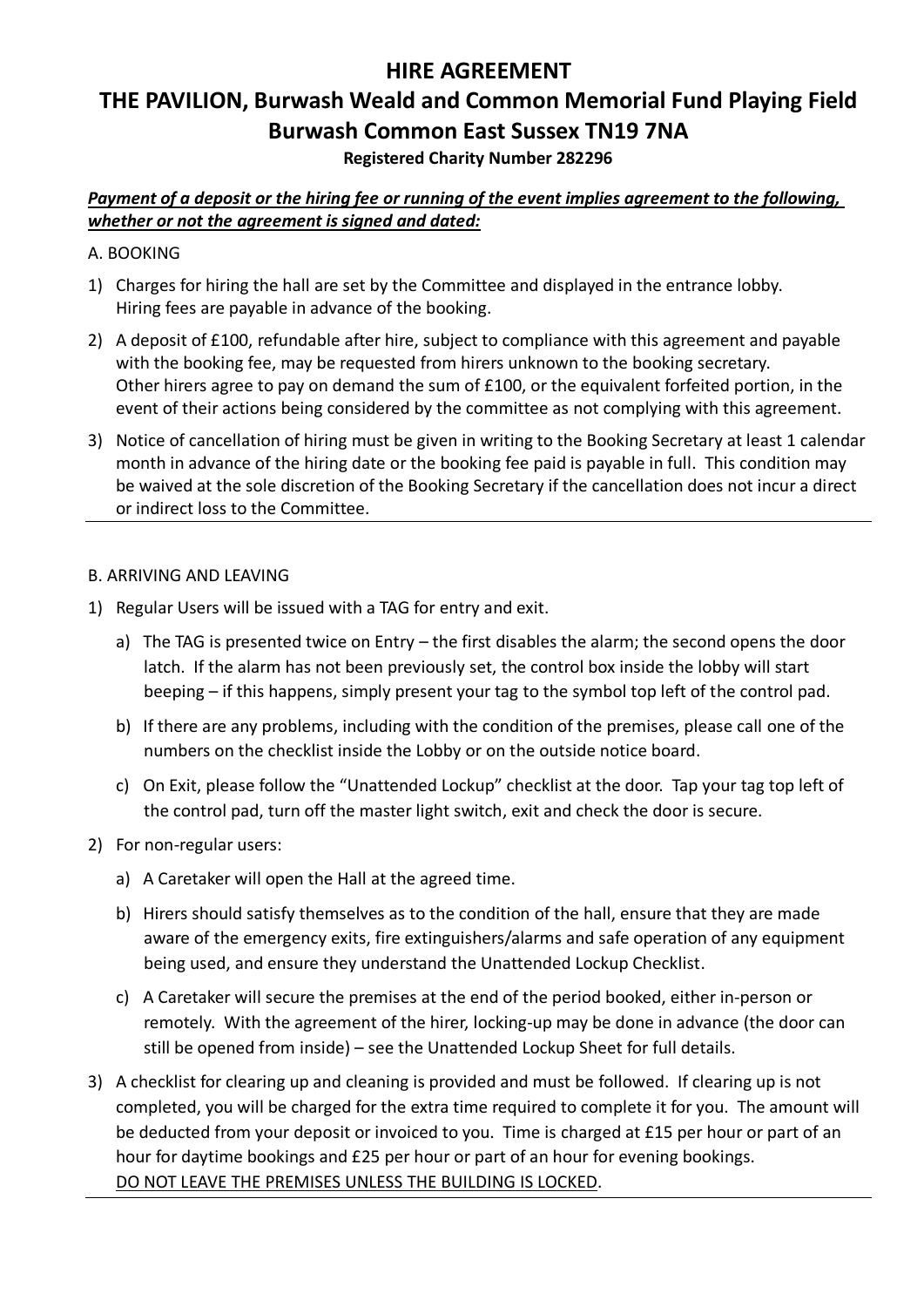C. SUMMARY OF RESTRICTIONS TO USE OF THE HALL (See Section D for detail)

- 1) EVENTS ORGANISED FOR UNDER 21s MUST BE SUPERVISED BY RESPONSIBLE ADULTS
- 2) ALL NOISE MUST CEASE AT 11pm.
- 3) Doors facing the Cricket Pitch MUST BE CLOSED AFTER 9PM if music is being played.
- 4) The MAXIMUM noise level, measured at the bar counter, MUST BE LESS THAN 95dB, or 85dB if the Doors and/or Windows are open. We have a meter, but a simple test is – if you can't hear someone speaking to you from 2m away, it's too loud. Music volume MUST be turned down on request by Bar Staff or a Committee Member.
- 5) MAXIMUM CAPACITY IS 150 people
- 6) NO ALCOHOL is to be brought into the premises, including the grounds, without the express written consent of the Committee, which will only be given in exceptional circumstances, such as for a wine tasting. We are happy to provide bar facilities on request when booking.
- 7) Unless specifically agreed with the Booking Secretary, Bar Service will cease at 10.30pm latest to give the Bar Staff time to clear up and leave by 11pm.
- 8) Except during sporting and public events, hirers and their guests are to keep sufficiently clear of the areas of the field adjoining our neighbouring properties to avoid any possibility of annoyance.
- 9) CHILDREN are NOT allowed in the KITCHEN if cooking is taking place (unless as part of a properly supervised activity), or behind the BAR.
- 10) It is the hirer's responsibility to ensure that any music used is covered by a PRS license.
- 11) Hirers organising events involving unaccompanied children and/or adults at risk MUST HAVE APPROPRIATE SAFEGUARDING PROCEDURES.
- 12) In the event of a local or national outbreak of contagious disease, Hirers must follow government guidance, which will usually include producing a Risk Assessment and taking other actions to avoid infection. Note that most insurers now exclude cover for infectious disease, and it is a condition of hire that the Hirer accepts sole responsibility for any such claim arising from their event.

Failure to follow these restrictions may result in the Hirer forfeiting all or part of any deposit paid or due, and/or closure of the Bar, and/or ejection of the Hirer and their guests from the premises with no refund of the hire fee.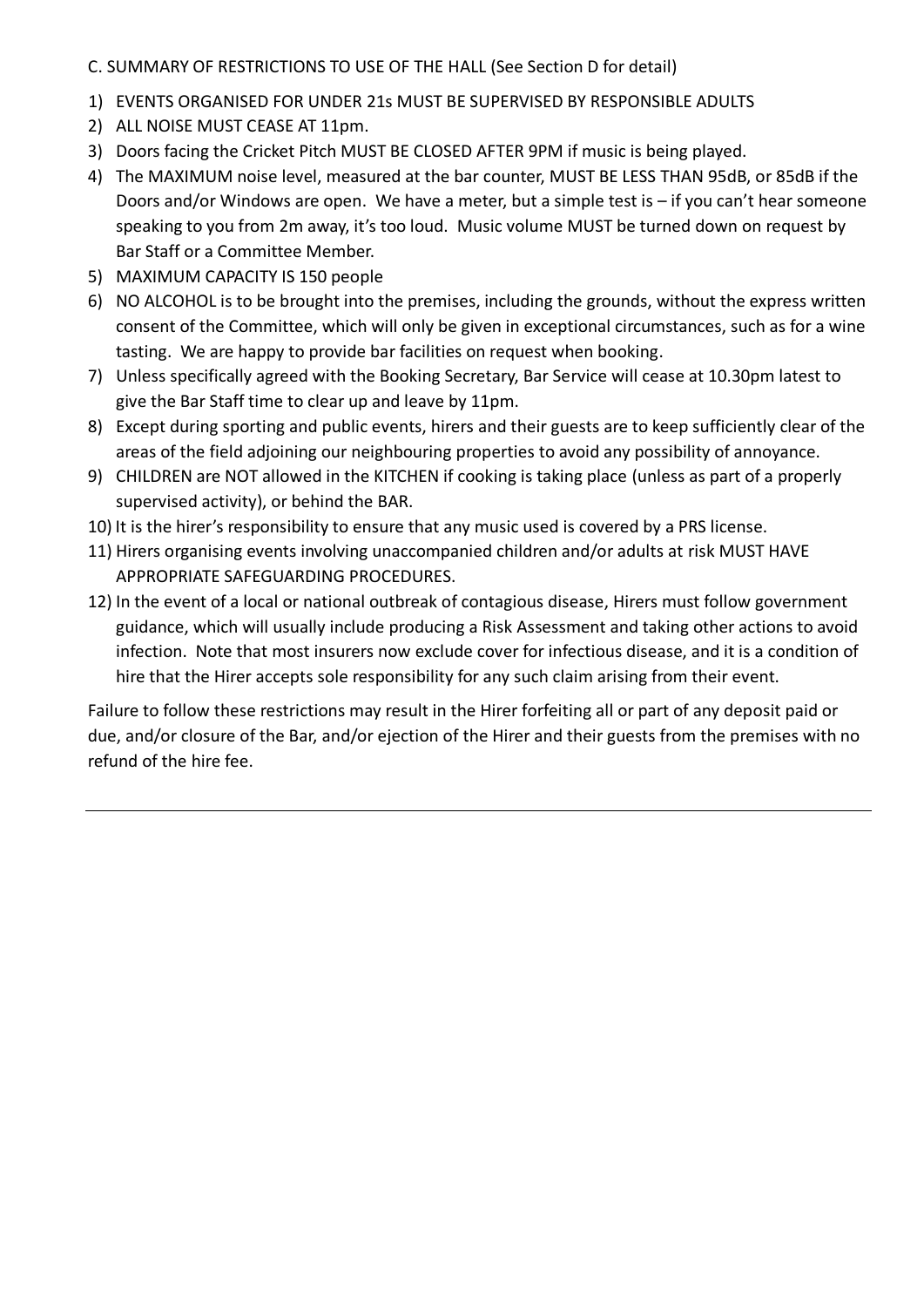# D. GENERAL CONDITIONS

- 1) If any hirer, their contractors or guest(s) direct verbal or physical abuse at the Bar Staff, Caretaker or any other persons(s) authorised to open or lock up the Hall, or if the hirer, their contractors or guest(s) refuse to comply with requests to follow the conditions outlined in section D4a:
	- a) Any Bar Service will cease immediately.
	- b) The hirer will forfeit all the deposit and hire fee paid or due under this agreement.
	- c) The hirer and all persons using the hall will be ejected and an additional charge at the rates specified in section B2 will be levied to cover the cost of cleaning and clearing up.
- 2) The right of entry to the Hall during the period of hire is reserved to any of the following:
	- a) any member of the committee.
	- b) the Licensees (if not a member of the committee).
	- c) any duly authorised officer of the Licensing Authority, Rother District Council.
	- d) Officers of the Police and Fire Authority.
- 3) The Committee:
	- a) reserve the right to refuse any application for the hire of the Hall, or to refuse admission to any individual, without assigning any reason whatsoever at the discretion of the Committee or of its Chairman; any refusal so made will be recorded at the next meeting of that Committee.
	- b) shall not be responsible for:
		- i) any loss of or damage to any property arising out of hiring, nor for any loss, damage or injury which may be incurred by or be done to or happen to any person or persons resorting to the Hall during the hiring arising from any cause whatsoever.
		- ii) any loss due to breakdown of machinery, failure of supply of electricity, leakage or supply of water, telephone service, fire, Government restrictions or Act of God which may cause the Hall to be closed or the hiring interrupted or cancelled.
		- iii) Any loss of or damage to any vehicle or its contents arising from the use of the car park from any cause whatsoever.
- 4) The Hall is licensed with the following restrictions by:
	- a) the Licensing Authority (Rother District Council) for music, singing, dancing or public entertainment of a like kind for 9am to 11pm daily.
		- i) All noise must cease at 11pm.
		- ii) Doors facing the cricket pitch must be closed after 9pm if loud music is being played.
		- iii) The aggregate (maximum repeated measure) noise measured at the bar must not exceed 95dB at any time. The aggregate (maximum repeated measure) noise measured at the bar must not exceed 85dB if the Terrace doors and/or windows are open. The Terrace doors and windows MUST be shut after 9pm
		- iv) Except during sporting and public events, hirers are to keep sufficiently clear of the areas of the field adjoining our neighbouring properties to avoid any possibility of annoyance.
	- b) The licensing authority (Rother district council) for a total of 150 persons dancing or closely seated. Maximum capacity is 150 people
	- a) The Performing Rights Society under the National Licence for the performance of copyright music. It is the hirer's responsibility to ensure that any other use of music is licensed.
- 5) Hirers organising events involving unaccompanied children and/or adults at risk MUST HAVE APPROPRIATE SAFEGUARDING PROCEDURES. If you are in any doubt, please contact our safeguarding officer, Graham Lewis on 01435 882172 or grahampav@gmail.com for advice.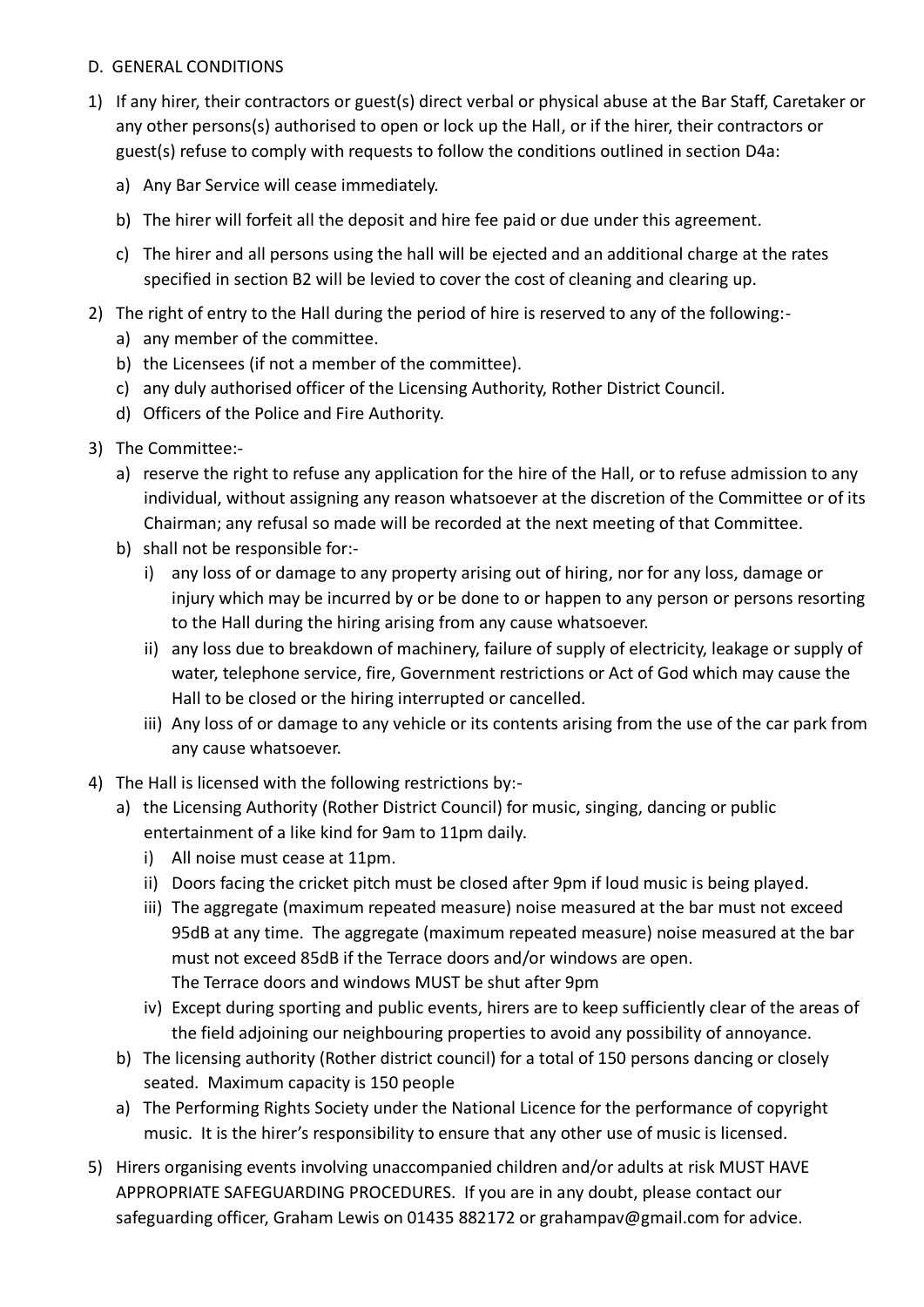- 6) It is a condition of hire that the hirer takes all reasonable steps to protect those attending from the risk of catching an infectious disease. This should include, but not be limited to, a regularly updated Risk Assessment in the event of a local or national outbreak and ensuring that they and all attendees observe current government guidelines and any relevant governing body's guidelines regarding, for example, ventilation, masks, sanitising, distancing, and not attending if they are feeling unwell or suspect they may have contracted a disease. The hirer agrees that the charity has no liability for any infectious disease claim arising from their event. The hirer accepts full responsibility for the preparation of any Risk Assessment and related Action Plans.
- 7) The Hirer, acting on behalf of the licensee, shall:
	- a) not sub-let the hall or any part thereof;
	- b) not allow the total occupancy of the Hall to exceed 150 persons
	- c) not permit any entertainment inside or outside of the building involving special risk or danger, the use of explosives or highly inflammable substances, including **FIREWORKS**, lanterns, etc. without the prior approval of the Committee in writing;
	- d) not display any flag, emblem or other decoration that may be considered unseemly or expose the premises to undue risk of fire or likely to lead to a breach or disturbance of the peace. If in doubt, the hirer must obtain the prior written consent of the Committee;
	- e) not permit any paper or other inflammable material to be attached to any fitting or lighting, heating or lamps;
	- f) not permit any bolts, nails, tacks, screws or the like to be driven into any part of the Hall, nor allow any place cards or other article to be fixed thereto;
	- g) not permit any additional lighting or extension to be connected to any existing electrical fitting without the prior consent of the Committee;
	- h) see that all Fire Exit doors are kept clear and unlocked for exit during the whole time that the public are on the premises.
	- i) see that all Fire Appliances are kept in their proper places and used for no other purpose;
	- j) see that no animals, (except assistance dogs), cycles or the like are brought into the premises;
	- k) see that litter is not left in or about the premises, and ensuring that the premises are left in a clean and tidy state;
	- l) promptly and upon demand pay and discharge any costs arising from damage to the premises or equipment therein or any breakages, or any extra costs resulting from the failure to leave the Premises as tidy and clean as it was at the beginning of the hire period;
	- m) be responsible for the maintenance of good order and decent behaviour and for the proper and orderly use of the Premises, for the observance of any licensing regulation or other legal requirements governing such use, and shall see that nothing is done that will endanger the policies of insurance relating to the premises or its contents;
	- n) ensure that noise shall not emanate from the premises, including the grounds, such as to cause persons in the neighbourhood to be disturbed;
	- o) ensure that persons on or leaving the Premises conduct themselves in an orderly manner and do not in any way cause annoyance to residents and persons passing by;
	- p) take all reasonable steps to ensure that persons using the car park and adjacent highways conduct themselves in an orderly manner and do not in any way cause annoyance to residents or persons passing by;
	- q) ensure that "NO SMOKING" notices are observed at all times and to note and observe that smoking is forbidden in any part of the building;
	- r) note and observe that no intoxicating liquors are permitted to be brought on any part of the premises without the express permission of the Committee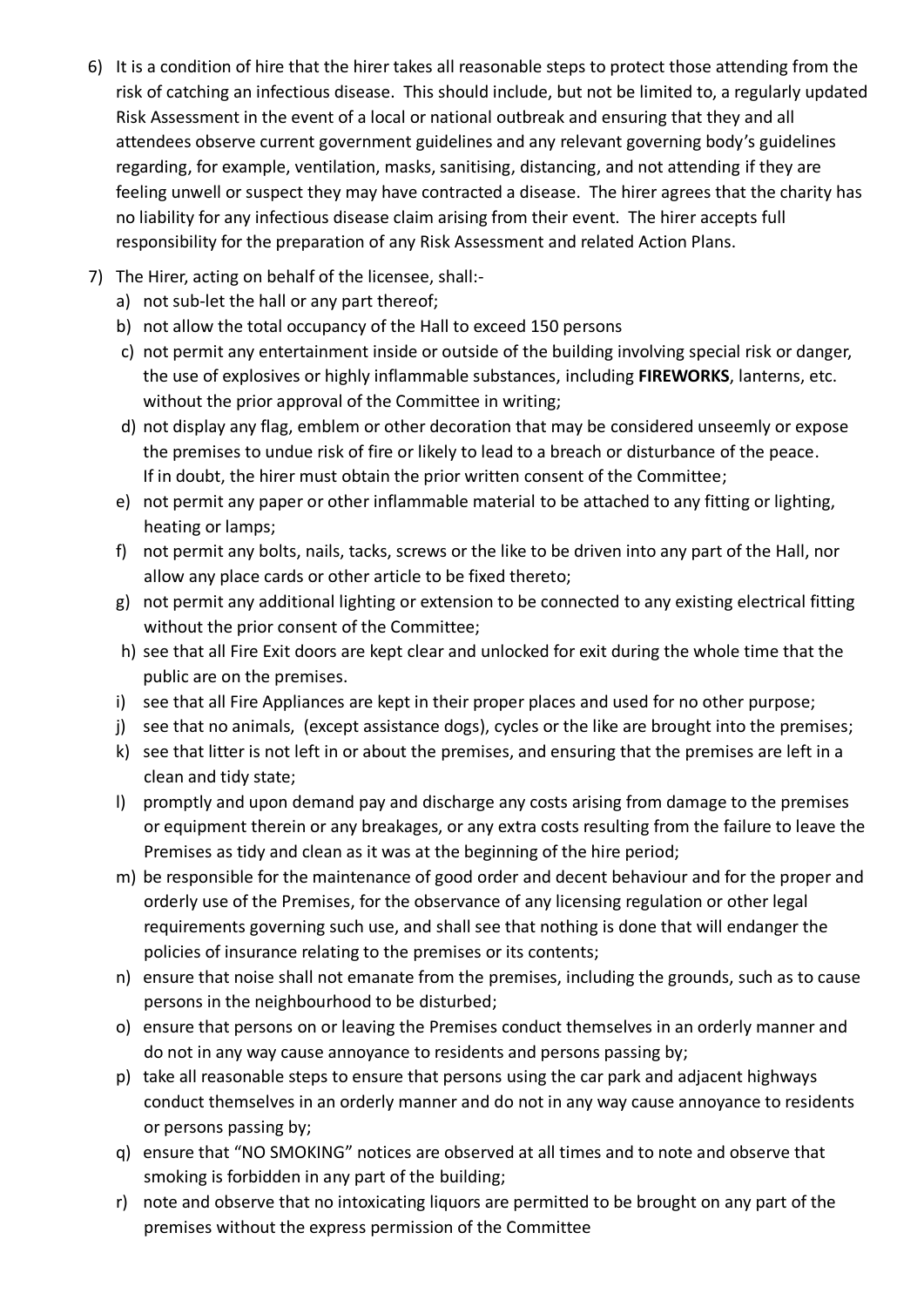- s) ensure that nothing shall be done on or in the premises in contravention of the law relating to betting, gaming and lotteries, and the hirer shall be responsible for seeing that the requirements of the Lotteries and Amusements Act 1976 are strictly observed
- t) ensure that the Committee shall be indemnified against any infringement of copyright which may occur during the hiring under the performance of copyright music and that a list of titles etc. of copyright music shall be completed and returned to the Booking Secretary upon request. Hirers using recordings must check and if necessary, apply for their own licence with the Phonographic Performance Ltd. and Performing Rights Society
- u) immediately advise the Booking Secretary details of any accident, causing injury to any persons or property during the hiring (such details must be reported to the Licensing Authority within 48 hours) and note the detail in the Accident Book. The First Aid Box and Accident Book are normally in the kitchen. A public defibrillator is outside the entrance. Hirers should note that Bar Volunteers are NOT trained First Aiders. Hirers are responsible for any First Aid requirements and should consider this in their arrangements.
- v) ensure that the Committee is indemnified against any claim arising out of the hiring or which may be made by any person resorting to the premises during the hiring in respect of any loss, damage or injury whatsoever or howsoever caused.